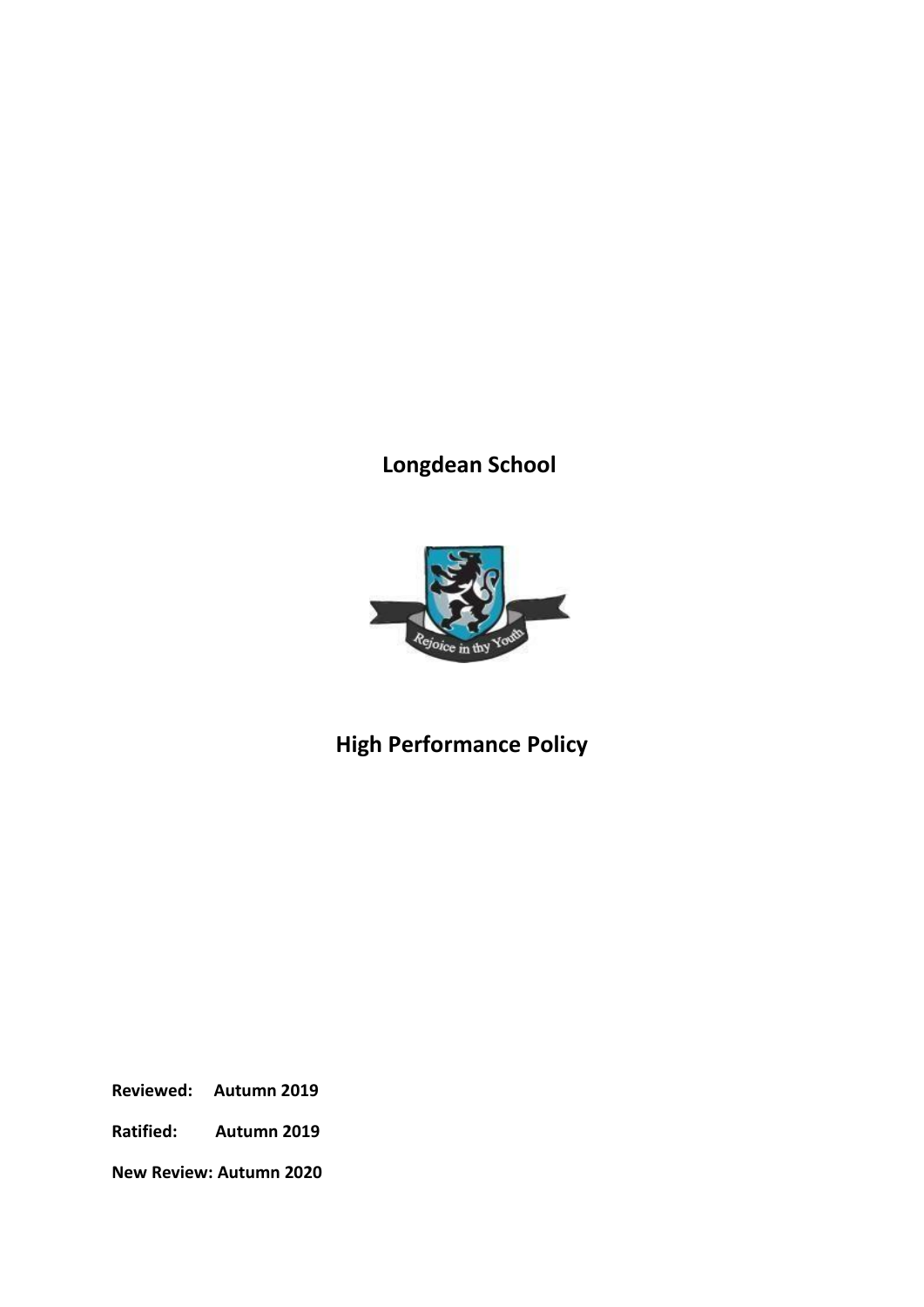# **High Performance Policy**

#### **Policy Statement:**

At Longdean School, we believe that all students are entitled to an education that will enable them to develop their full potential, be that intellectual, physical, creative, emotional, spiritual or social. All students have individual needs, which put personalised learning at the heart of our teaching and learning.

Longdean School is committed to providing a challenging curriculum for all of its students. In addition we will provide opportunities to identify and in turn nurture those who are more able.

The Longdean High Performance policy is therefore fully integral to our School Vision Statement as follows:

'I am proud of who I am and what I have achieved today'

The aims of this policy are to:

1. successfully identify the High Performance cohort

2. ensure that Longdean offers a wide range of opportunities and a high level of challenge to all

3. help High Performance students to develop their skills and achievement to the highest possible levels

4. support and enhance the teaching and learning that takes place in the classrooms and away from School

5. create and promote an ethos that values high achievement across the school

#### **Definition:**

High Performance children are those who have one or more abilities developed (or have the potential to develop these abilities) to a level significantly ahead of their year group.

#### **Identification Criteria for students:**

The quality of the school curriculum and programmes should enable the outstanding abilities of students to emerge and be recognized. However, no one method of identification can be entirely accurate since specific subject criteria will develop. The following processes allows for initial identification of High Performance students:

High Performance students are identified in three ways: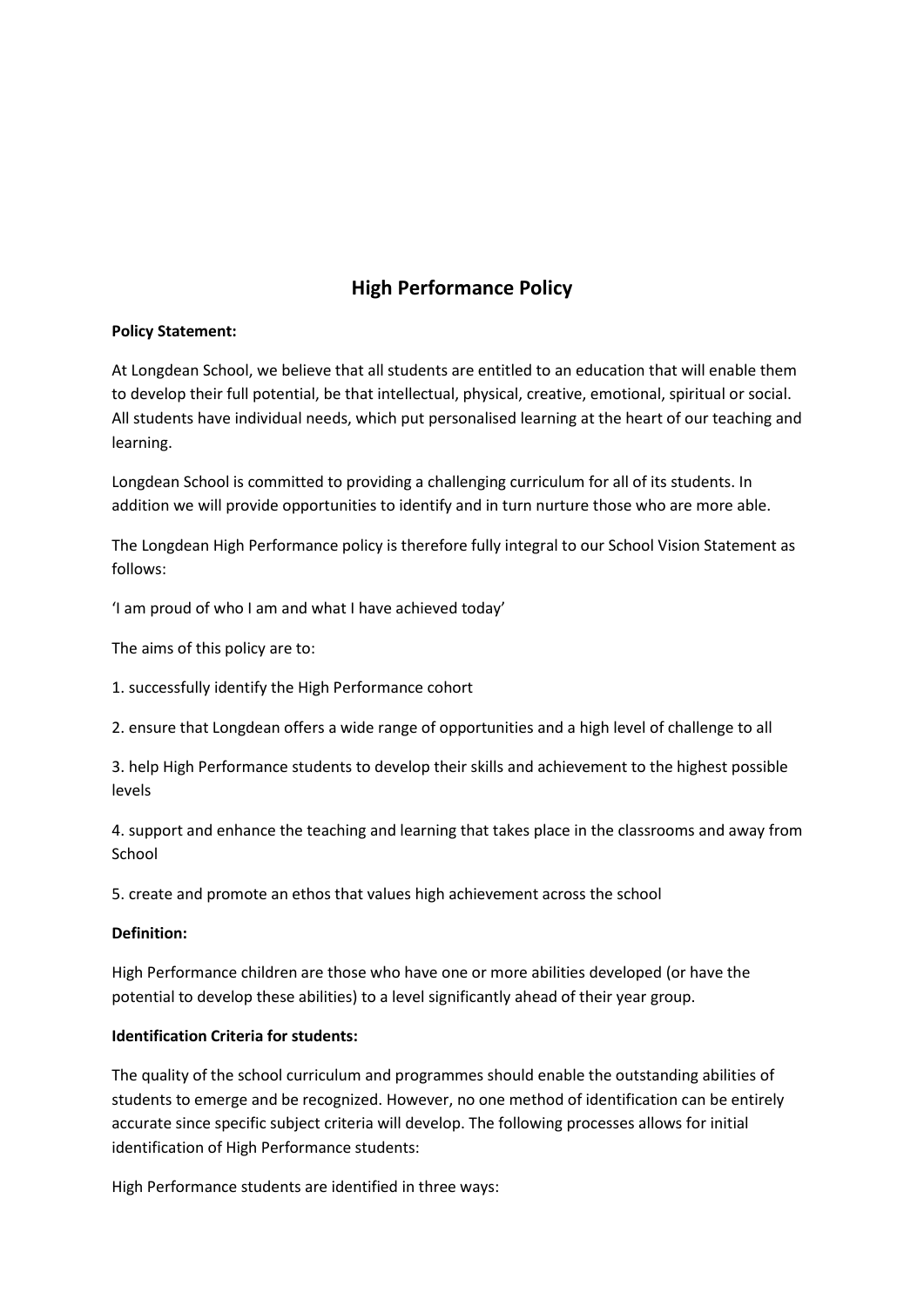- Students who have cognitive ability test scores of 120 in one or more of the tests.
- Students who have the potential to achieve a grade 7+ in their GCSE examination. Departments draw up their own criteria for how they will judge this.
- Students who demonstrate an exceptionally high ability in one or more sport, creative or practical subject. These departments draw up their own criteria for how they will judge this.

#### **Strategies used to identify High Performance Students**

High Performance students will initially be identified by the school when their CAT and SAT scores become available at the beginning of Year 7.

At the end of Year 7 departments will be asked to identify students who show the potential to achieve a grade 7+ in their subject. Subject registers will run for an academic year and will be reviewed on an annual basis.

#### **Whole School Provision for Able, High Performance Students**

- Extension activities to stretch and challenge students in lessons.
- Enrichment activities to develop High Performance students in their exceptional area, e.g. Summer schools, Villiers Park, Social Mobility Foundation, Sutton Trust programmes and Summer Schools, Cambridge shadowing scheme, Oxford Pathways, Internships, HPQ for Year 10 students, International competitions.

#### **Departmental provision:**

- Each department designates a High Performance department champion. These Champions meet together with the High Performance Co-ordinator once a term.
- Enrichment and extension activities are included in lessons
- Teachers have a record of High Performance students on their registers.
- Departmental team discuss High Performance provision
- Register is updated and students' progress monitored regularly
- Relevant High Performance enrichment activities are offered as extra-curricular activities.
- Teachers routinely differentiate work for the top 10% in every class

#### **Responsibilities:**

1. Department High Performance Champion

- To keep up-to-date register of High Performance students for their subject
- To inform relevant staff
- To liaise with the High Performance Co-ordinator.

#### 2. Heads of Department & Subject Teachers

- To identify students
- To inform relevant staff